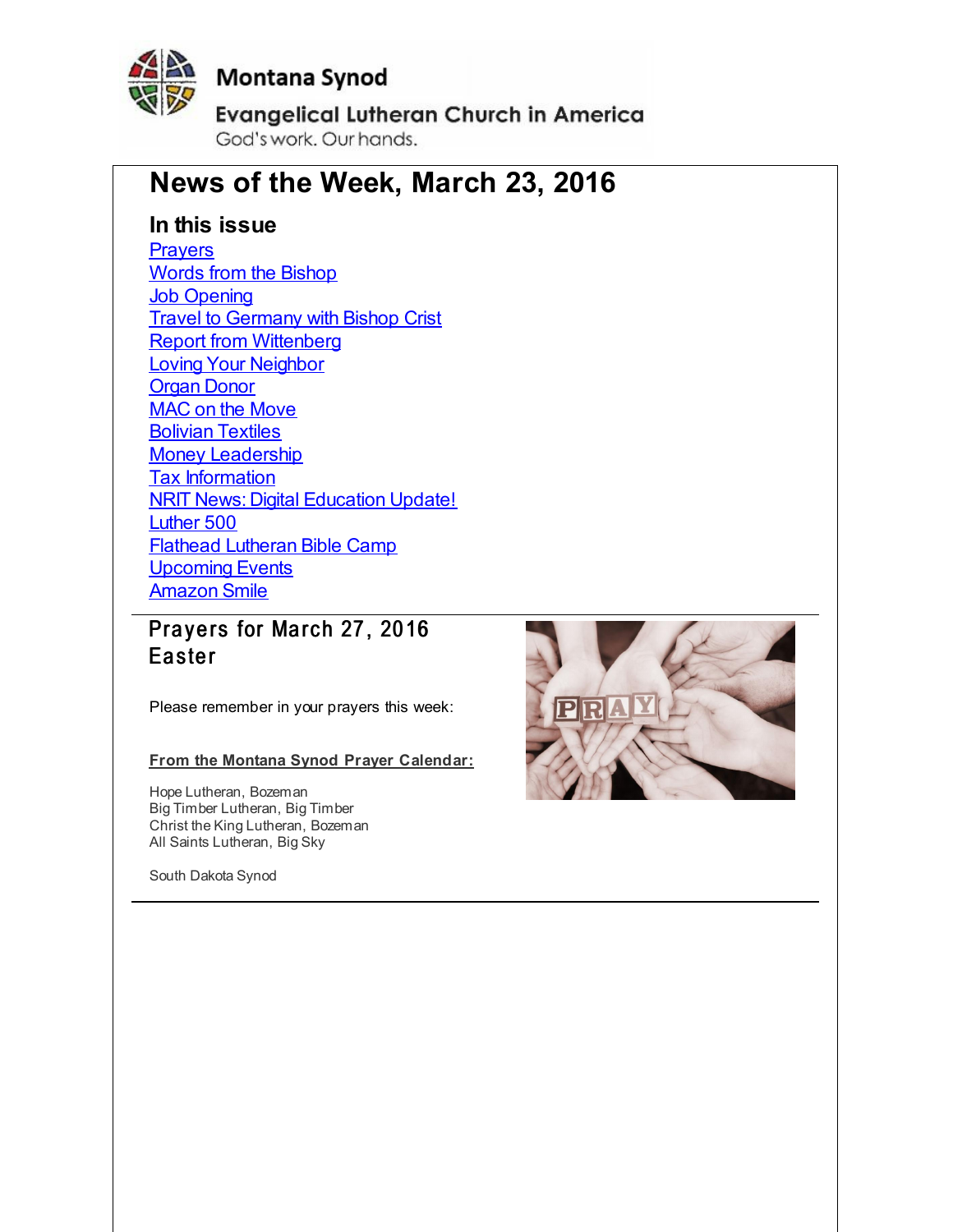## **Words From the Bishop - Deepen faith and witness - Practice Resurrection**

*"Why do you look for the living among the dead? He is not here, but has risen." (Luke 24:5)*

Resurrection is a faith practice. On Easter we celebrate the Resurrection of Jesus, a history-making, history-breaking event in first century Palestine with implications for all time. We sing "Jesus Christ is Risen Today," and "Christ the Lord is Risen Today," and "Now the Green Blade Rises," and all our favorite Easter hymns. We fill our churches with symbols of new life, renewed life-flowers and greens, butterflies and rainbows. And if we are not careful, our craft enthusiasts will fill in with bunnies and chicks and eggs and chocolate.



Easter is the high feast, the high holy day on the Christian calendar. And it remains so, no matter what the sentimentalizers and the merchants come up with. In the northern hemisphere spring dovetails so beautifully with Easter that it is easy to forget that it is not a pagan rebirth holiday. I have written in my calendar "Easter is not spring." And maybe some day I will spend this holiday with one of our companion synods in the global south.

Actually, we celebrate the Resurrection of Jesus every Sunday, the day of his resurrection and of his appearance to his followers. Resurrection is central to our faith story, our understanding of what it means to be Christian. When we recite the Apostle's Creed we say, "I believe in the resurrection of the body." It is a central doctrine in Christianity. Resurrection is an event, and it is a doctrine.

I want to think about resurrection as a faith practice as well. In 1973, Wendell Berry coined the phrase "practice resurrection" in his poem, "Manifesto: The Mad Farmer Liberation Front," in his book The Country of Marriage. It is a phrase that has intrigued many authors, including Eugene Peterson in his 2010 book Practice Resurrection; A Conversation on Growing up in Christ.

Melanie May, in her book, A Body Knows: A Theopoetics of Death and Resurrection, writes: "Resurrection has been terribly tamed or relegated as one more relic of a religious worldview long since worn out. Too many of us are dead while we breathe: dead to feeling, to imagination, to truth telling. Too many of us live satisfied with a shallow seriousness-sanguine or sober-since we assume what we now know all there will be."(p. 15)

Peterson writes: "The practice of resurrection is an intentional, deliberate decision to believe and participate in resurrection life, life out of death, life that trumps death, life that is the last word, Jesus life. This practice is not a vague wish upwards but comprises a number of discrete but interlocking acts that maintain a credible and faithful life, Real Life, in a world preoccupied with death and the devil." (p. 12)

May writes: "I practice resurrection, for God who came to be with us in the One who went to the cross, went down to hell, and then to glory, is the God of surprises by human reckoning. Amid the mysterious and often tragic mingling of grief and ecstasy, dying and rising, God brings down the mighty and lifts up the lowly. God's surprises are most often more unsettling than settling reversals of the road on which we have set out. The more I have to lose the harder it may to be alive, to let go what is, to leave the predictable 'as a sign to make the false trail' and thereby to awaken to new life abundant." (p. 19)

And finally, from Wendell Berry:

"Be like the fox who makes more tracks than necessary, some in the wrong direction. Practice resurrection,"

Christ is risen! Christ is risen, indeed! Alleluia!

Jessica Crist, Bishop

A reminder: Please send in your Rostered Leader reports to the Bishop ASAP. We have had a great response so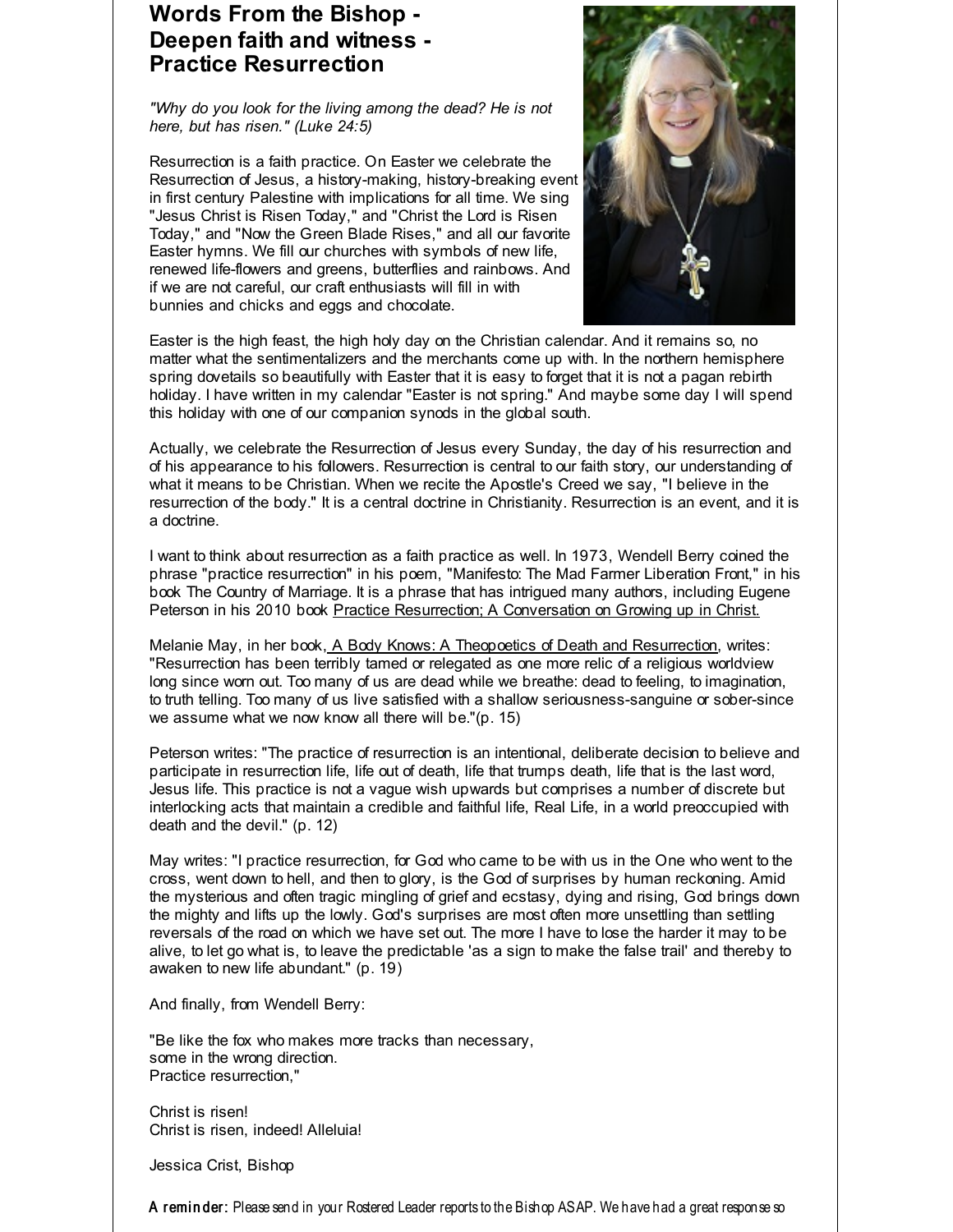# Prison Ministry Partnership

In June 2015, shortly after the Montana Synod of the ELCA celebrated their new partnership with Intermountain, caring for children and families at risk, Bishop Jessica Crist of the ELCA invited Bishop Elain Stanovsky of the United Methodist Church to explore how the Lutherans and Methodists in Montana could work together in prison ministries. The Rev. David Burt, Assistant to Bishop Stanovsky and the Rev. George Karres, Director of Evangelism and Missions for the ELCA were asked to pull together a group from both churches to begin this task. Representatives of the UMC (Rev. David Andersen of Butte and Pastor Wendy Ochs of Billings) and the ELCA (Rev. Joel Skindlov of Big Sandy and Havre and Rev. Melanie Martin-Dent, an ELCA pastor serving in interim ministry at the UMC church in Dillon) began to meet via conference call, getting to know each other and the ministries they are engaged in. YACUMC Vital Missions Coordinator Sally McConnell and Freedom in Chris pastor Rev. Rob Nebalek will joining the next call.

In February, the group adopted the name "Prison Ministry Partnership" and the purpose of exploring our common ministries and sharing opportunities to work together in this area. We intend to communicate information to the people in our respective churches about ways they can engage in and support this work. Three ministries which have been identified as starting points include:

-Freedom in Christ Prison Ministry in which Pastor Rob Nedbalek (ELCA) serves at the Men's State Prison in Deer Lodge, Montana

-Ministries at the Women's State Prison in Billings including monthly worship services led by members of Billings Evangelical UMC and chaplaincy work by TEEM Candidate Charles Bott

-Healing Communities Montana: a group of people from congregations from various denominations who have participated in training led by Rev. Doug Walker, UMC General Board of Church and Society.

This month we wanted to introduce this group and our work. Next month we will begin offering opportunities to get involved with each ministry. For now,we invite your prayers for our task force and for all engaged in ministry with people involved with the criminal justice system.

You may learn more about all these ministries by going to the Freedom in Christ website: **http://www.ficprisonministry.com**

Healing Communities website: **http://umc-gbcs.org/healing-communities** or contacting Wendy Ochs **pastorwendyochs@gmail.com** or Charles Bott **Cajun\_nomo@yahoo.com.**

# Pilgrimage to Germany, Palestine, and Israel

Pastor Paul Rowold of Polson will be leading a Pilgrimage to Germany, Palestine, and Israel from October 4-18. He has led numerous groups in the past, and emphasizes renewal of body and spirit, with significant contact with the Christian peoples in each country. Included in this trip are guided visits to the major Reformation sites (including Erfurt, Mansfield, Eisleben, Wittenberg, and Eisenach, with the Wartburg Castle) and the significant sites in the Holy Land. Visits to the homes of Christian families and worship in Bethlehem and Eisenach will highlight this Pilgrimage.

The 15 day experience departs from New York JFK and includes breakfasts and dinners at 4 star hotels each day. Cost is \$3225 per person (based on double occupancy). For detailed itinerary, contact Pastor Rowold at 406 883 5864 or paul.rowold@gmail.com

# **PLU Survey**

PLU Congregation Relations Task Force is conducting a survey that we' are asking you to distribute to all of your congregations and rostered leaders, and we'd love them to distribute it to their parishioners please. We welcome reponses until April 15, 2016.

Link to the survey [here](http://r20.rs6.net/tn.jsp?f=001Ydfd06k0Mr22pqlbg7B9zg4shfqMyHh_FwraXncdt1EC8imkAcaxU1v5OKAO9UMs6W4jRfCkUlP2L3zNYeLpHJ8lw73komCQc_n-KIpH3fTdRIlxL307tHUMH2AhgG-bYtK3D_d5j9Jx9rj7mru2_Ljp_wYf8mptlLpPD5tuz6TQcc-GEifHbYkdg1Q4QwuQ16thDxwzYJoR1HkYc_56Aw==&c=&ch=).

Thank you so much for your support and assistance in helping PLU Congregation Relations meet the needs of Region 1 Constituent congregations.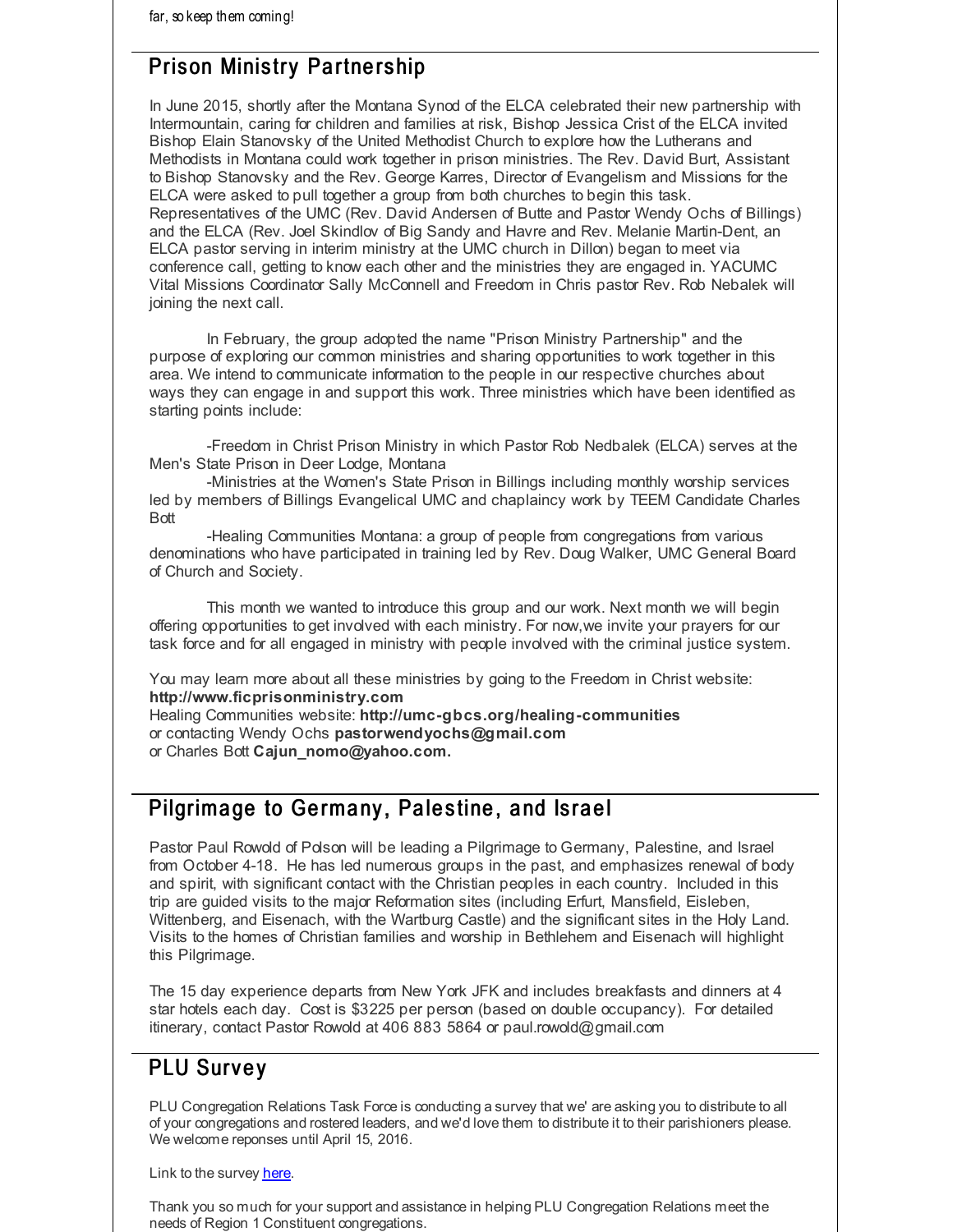Allison Ramsey Office Manager Southwestern Washington Synod



# New Region 1 Office Bookkeeper

Please join me in welcoming Karen Dicken to the position of Region 1 Bookkeeper!

Karen comes to us with a wealth of church bookkeeping and office administration. And her most recent vocation has been a term as the Northwest Washington synod treasurer so she really knows here way around a synod too!

Karen can be reached at 206-624-0093 x108 or at karen.dicken@elcaregion1.org

Alyce Bakker Region 1 ELCA

# Music Director Job Opening

Music Director-American Lutheran in Billings, MT is seeking a part time Music Director. This person will be dedicated to coordinating with the pastors for the musical aspects of Sunday and seasonal mid-week worship services, including: playing the piano for the contemporary service; rehearsing and directing the worship instrumentalists and the contemporary choir; directing the kids' choir; coordinating music selections with the pastors according to the church seasons; and providing coverage for weddings and funerals, as needed. If you would like to apply for a portion of this position, you are welcome to do so. The Music Director will demonstrate successful leadership, encouragement, development of congregational singing, and commitment to working with pastors, staff, and volunteers. Contact pastortim@amluth.org for more information.

## Travel to Germany with Bishop Crist!

[Click](http://r20.rs6.net/tn.jsp?f=001Ydfd06k0Mr22pqlbg7B9zg4shfqMyHh_FwraXncdt1EC8imkAcaxU-2TeyqlbVpV2PYmJkkLcIf9WnTrP49hQgKETWVoQI_p2C1RPHviFQ4dyR8I3sCA5vL2Rmb1Wb69EiOBKX-87zU7YFV4x2PDDGwNBuvWMkgO03UCxyK9T9S5C32_wD9jlXlUSZsvStPTdMY3PjLvH8JyvHY0MMQMo3_CKRrHU7NtalVnH2lJnN9hqzfAzjnAWgU6ESg4wb-1YEQ6rkaSCwJOB8WWnbwc8JPzSJL4pKxj&c=&ch=) Here for information about a Montana Synod trip to Germany to visit Reformation sites in May of 2017. Join Bishop Crist and others from around the Synod on this trip to Wittenberg.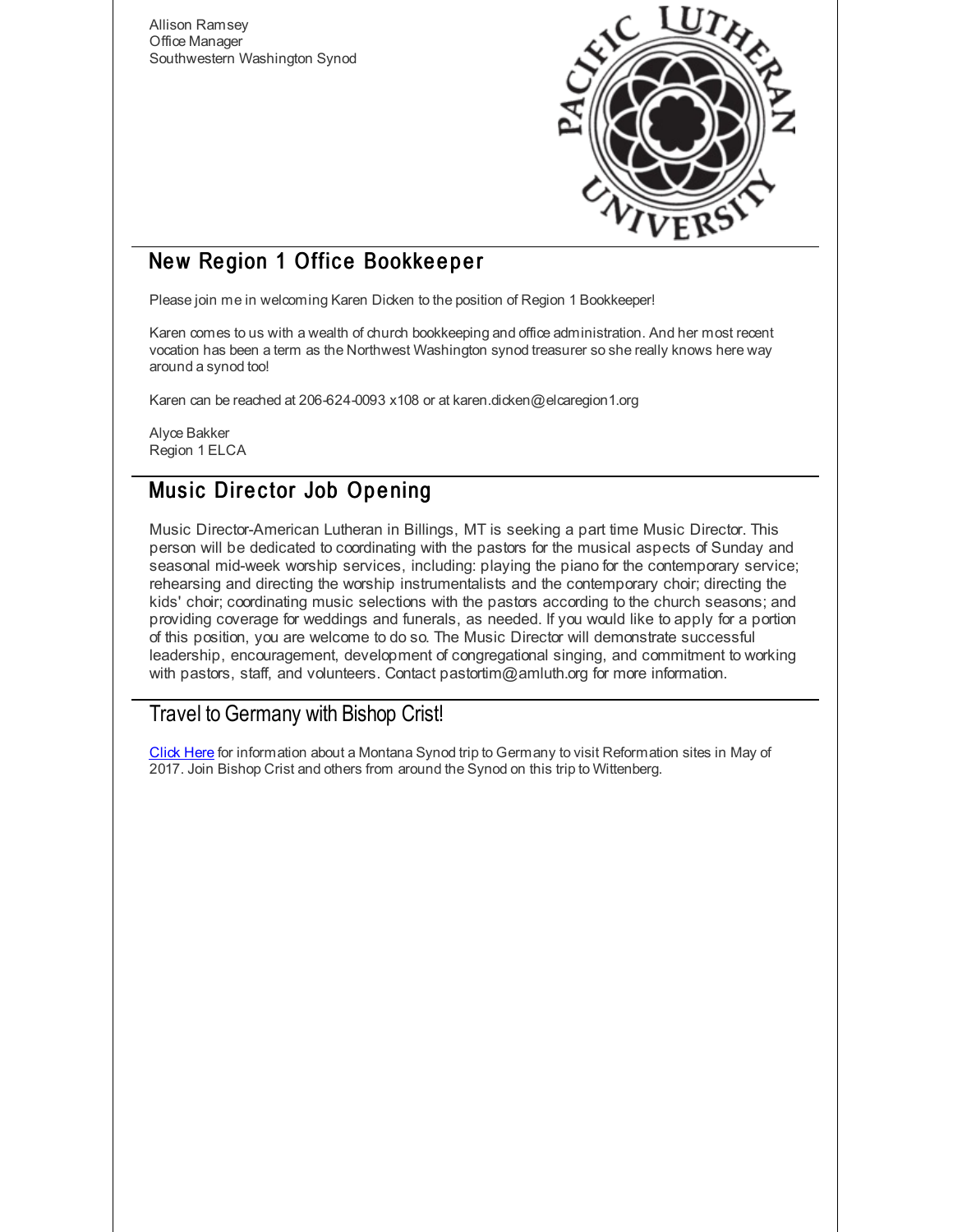

Montana Synod

**Evangelical Lutheran Church in America** God's work. Our hands.

# The <u>500th Anniversary</u> of

Martin Luther's 95 Theses (1517-2017)

# May 9-18, 2017

# **Travel to Germany With Bishop Crist**

The Montana Synod is offering a chance to tour Germany to celebrate the 500th Anniversary of Martin Luther's Nailing of the 95 Theses to the doors of the All Saints Church in Wittenberg.

**Chico Registrations** 

[Attached](http://r20.rs6.net/tn.jsp?f=001Ydfd06k0Mr22pqlbg7B9zg4shfqMyHh_FwraXncdt1EC8imkAcaxU5DTASQpS2fvN6ZoopNVLZq03PsK81GScnmO4VXXE92YE0rf-uolNeNyVlp2oWysFB3AdWLAbNr5yZ-BES1OcPKVn5ygYbiIcWDuzCSCrBzRxZcfDl4XbNj4hwk3xVJ9KkzfpJN1TZ_KS3ECctW4Z6w=&c=&ch=) please find all of the information you need for the MT Synod Pastors Conference at Chico Hot Springs Resort. I'm sorry for any confusion about this. These documents have been posted on the Synod's website home page since Ash Wednesday. As I am on sabbatical right now, I neglected to follow-up and make sure these documents were e-mailed or mailed directly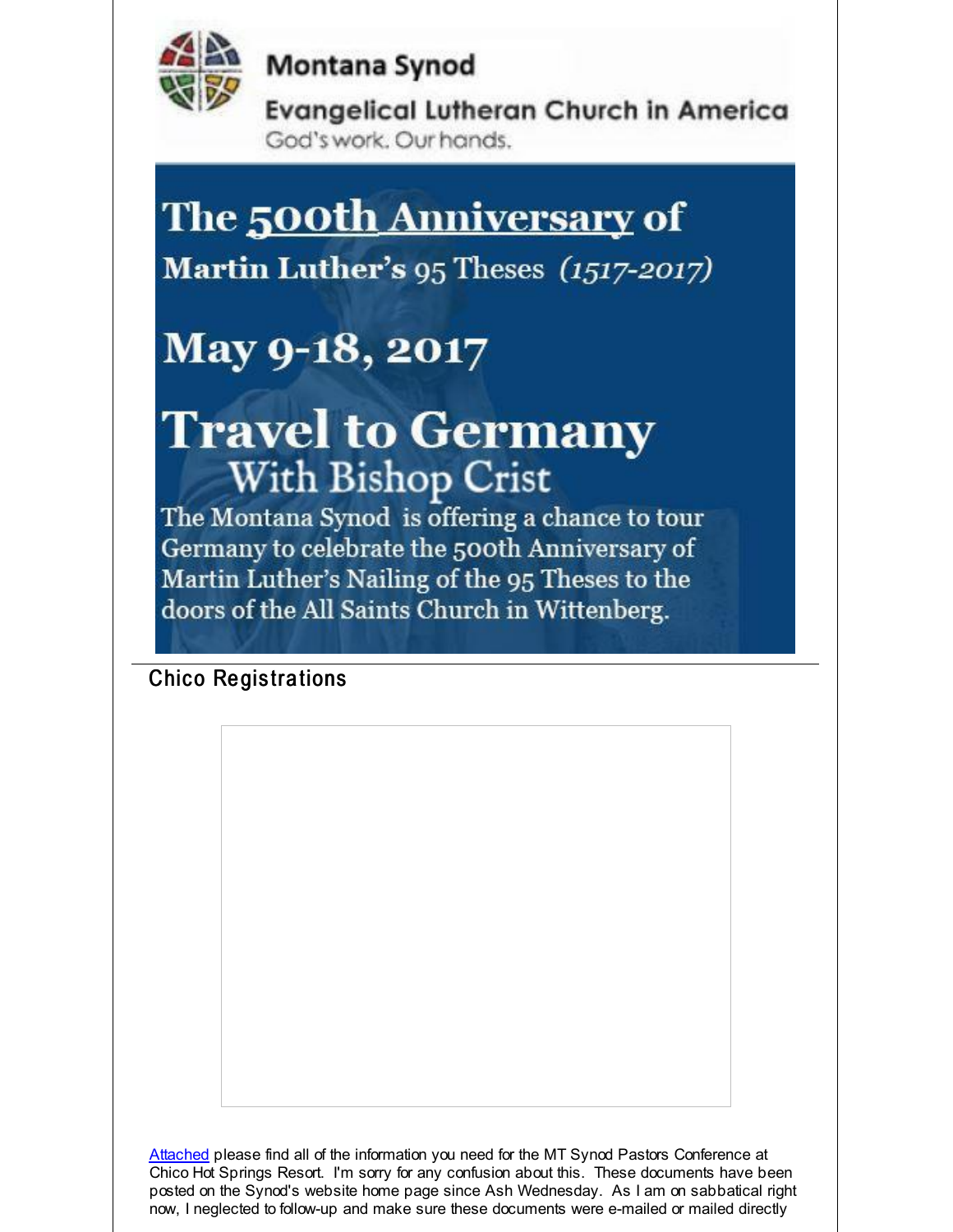to each pastor from the Synod office (we know how hard they work and get overloaded!). I hope you all have found what you needed on the Synod [website](http://r20.rs6.net/tn.jsp?f=001Ydfd06k0Mr22pqlbg7B9zg4shfqMyHh_FwraXncdt1EC8imkAcaxU5DTASQpS2fvN6ZoopNVLZq03PsK81GScnmO4VXXE92YE0rf-uolNeNyVlp2oWysFB3AdWLAbNr5yZ-BES1OcPKVn5ygYbiIcWDuzCSCrBzRxZcfDl4XbNj4hwk3xVJ9KkzfpJN1TZ_KS3ECctW4Z6w=&c=&ch=) and are racing to get that discount for early registration. Lowell and Kathy are waiting for your registration form!

We will not be bringing copies of the schedule to the Conference to hand out, so bring your own hard copy or have it on you hand-held device. There will be copies posted for people to see.

Also, concerning our "book table" this year. If you will be bringing some to "share," bring them in a container of some sort (box, boxes, shoe boxes, brown bags, etc.) that is *labeled* with your name. That way it will be easier for you to identify your left-over books so that you can take them home with you!

Lenten blessings,

Linda Webster

Please bring your ELW's to CHICO this year. They will be needed for Tuesday Evening Opening Worship. (Bring extra, if possible, for our Episcopal colleagues to share.) Also, in celebration of the ecumencial nature of this year's Chico gathering, we will be collecting an offering to benefit MAC (Montana Association of Christians.) Thank you for remembering!

Click Here to go to the download page on [montanasynod.org](http://r20.rs6.net/tn.jsp?f=001Ydfd06k0Mr22pqlbg7B9zg4shfqMyHh_FwraXncdt1EC8imkAcaxU5DTASQpS2fvN6ZoopNVLZq03PsK81GScnmO4VXXE92YE0rf-uolNeNyVlp2oWysFB3AdWLAbNr5yZ-BES1OcPKVn5ygYbiIcWDuzCSCrBzRxZcfDl4XbNj4hwk3xVJ9KkzfpJN1TZ_KS3ECctW4Z6w=&c=&ch=)

#### **Roster Transitions**

For Roster transitions and changes, check out our website at this link: [http://www.montanasynod.org/news-archive.html](http://r20.rs6.net/tn.jsp?f=001Ydfd06k0Mr22pqlbg7B9zg4shfqMyHh_FwraXncdt1EC8imkAcaxU51DSAVlXmroh1z32dOt1ZFYEPRWKVBtfS-5O15zmrbRcJIvZTRvDAT_Yz1lwPvPgQVRWnGBE77CCKs30FVeL4hCUSUMc_wJR8iqleq4mjcO7nm6sN2yyWd2xiOdYQYXlPqxEQGKISJf-nav3pTSCjQ=&c=&ch=)

Updated are posted on the 15th of each month.



# revious news and

#### Report from Wittenberg

The Montana Synod now has a tree in Wittenberg, Germany, as part of the Luthergarten, "500 years of reformation, 500 trees for Wittenberg." Pastor Tonya Eza of Powell, Wyoming, was able to witness the planting of the silver linden tree when she was in Wittenberg for a Lutheran World Federation seminar on the Reformation.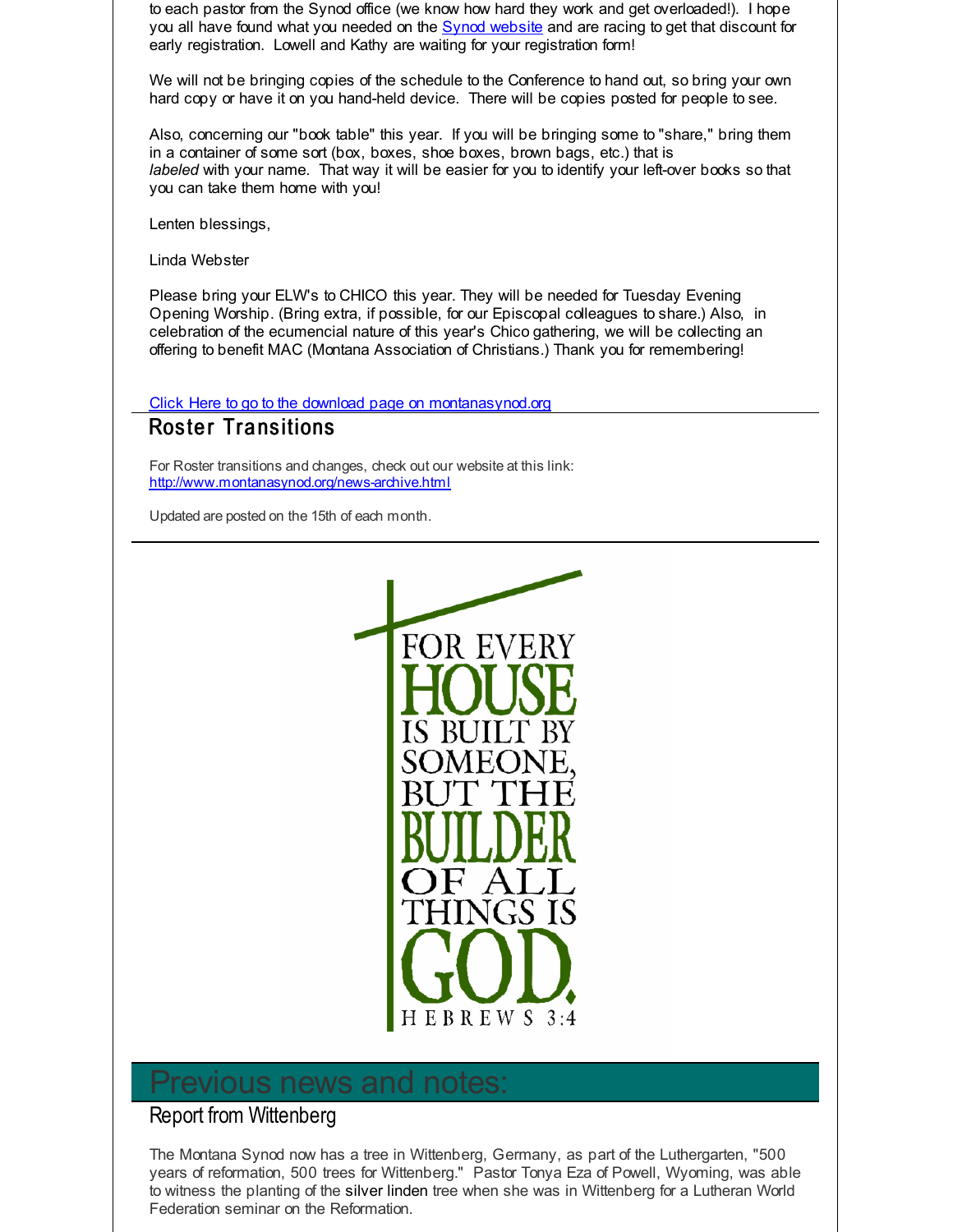

You are invited to help pay for the tree as a special offering. Earth Day, April 20, could be an opportune time. Send your checks to Montana Synod, with "Wittenberg tree" in the memo line.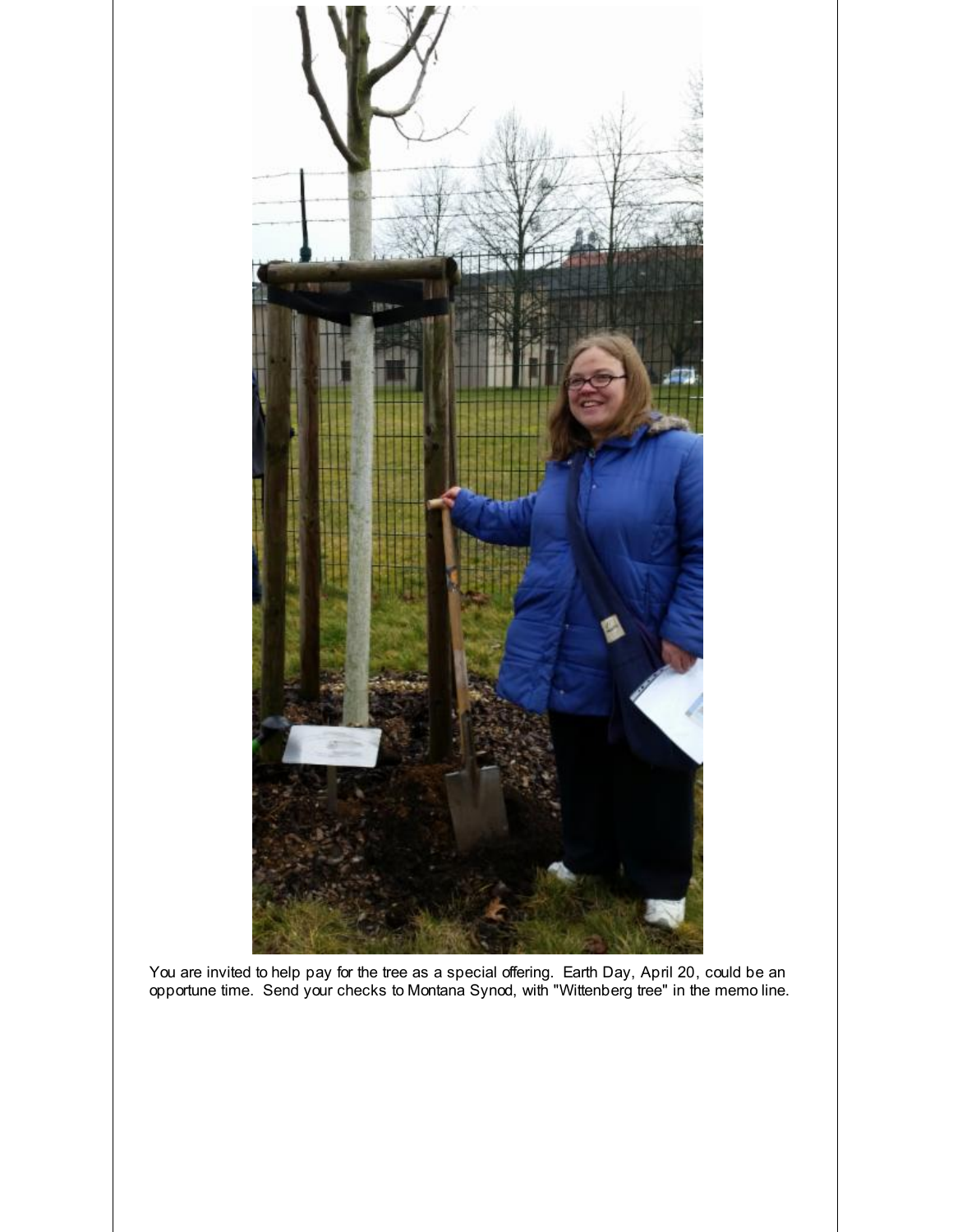

# Loving Your Neighbor by Pastor John Lund

Kudos to the Darby library for going forward with the March 9 talk on Islam by UM scholar Samir Bitar. The rampant rhetoric of fear regarding Muslims immigrants is out of line with our core American value of granting life and liberty to all people. What has made us great is our willingness to give everyone a chance regardless of race, ethnicity, social class, or beliefs. Certainly, we need to denounce and fight ISIS, and we need protection from their attacks. It is reasonable to be concerned about screening immigrants from a war-torn nation. But to judge all Muslims because of ISIS is unfair. The claim that Islam is at war with Christianity or with the US and that all Muslims are out to get us is plain wrong.



For those of us who are Christian, we would do well to look first at the log in our own eye. We have to acknowledge that many Christians justified the killing of native peoples by calling them "heathens" and "savages." Later, Christians sent Native children to boarding schools so they could be "Christianized" and re-cultured. Christians also justified slavery, and many later fought against civil rights for Blacks and all people of color. European Christians perpetuated stereotypes and discrimination against Jews, which allowed the rise of Nazi hatred and the Holocaust. Many Christians fought against the right of women to vote, and some still believe that women should be subject to men and silent outside their homes. Even today, Christians fight the hardest against civil rights for people in the LGBTQ community. If the atrocities of some Christians were used to judge all of us, we'd be lucky to have any neighbors at all.

The truth is that there are an estimated 3.3 million Muslims in this country, and many have been here for decades. Most work hard as teachers, business owners, laborers, doctors, and in other professions, and are integrated into American culture and life. They wage peace through daily prayer, compassion, care for their neighbor, and devotion to the same God that Christians and Jews worship. They honor Moses and Jesus as Major Prophets and have great respect for the Bible. I have known many Muslims in my lifetime and feel fortunate to have some as friends. They are among the most genuine, gracious, giving and humorous people I know. In all of our major cities, Imams and Muslim leaders work with Christian, Jewish and other faith leaders to foster relationships, peace and unity among the world religions. Time after time, when Christians actually meet Muslims and get to know them and share a meal and conversation, relationships are formed, attitudes and perceptions are changed, and the whole community is enriched for the better. Thank God we have different languages, music, food, skin colors, traditions and beliefs! Because of that we learn and grow and become fuller human beings when we are together.

Yes, there are horrible things being done by some Muslims who manipulate Islam and the Quran to justify their own ideology of terror and control. Yes, some Muslims believe that women should obey their husbands and have fewer rights than men. Yes, some Muslims are fundamentalist and practice horrific forms of violent retribution. And this is true for some Christians as well. We see evidence of this today in KKK rallies, mass shootings and vandalism of Black churches and abortion clinics, and the high rate of domestic violence against women.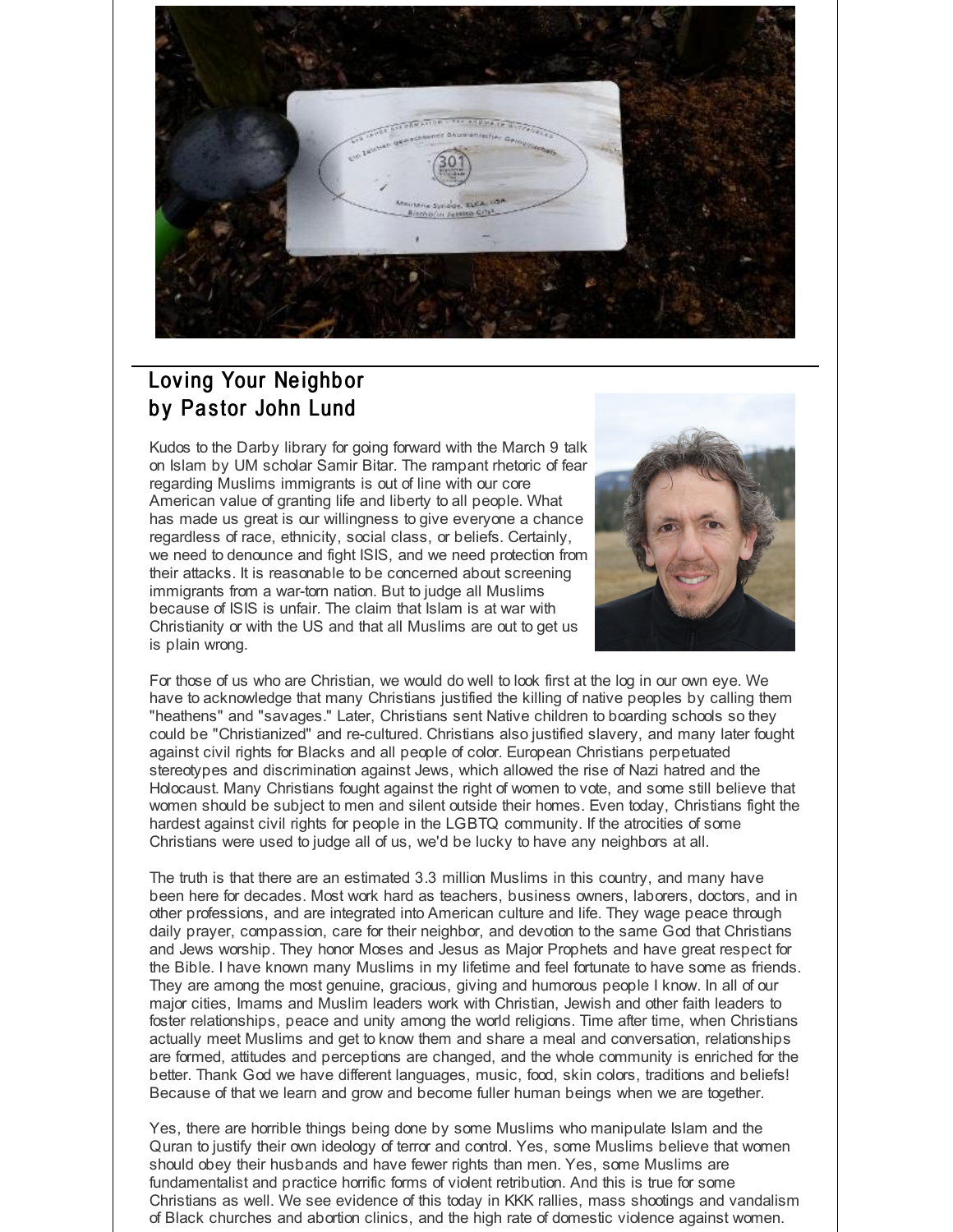The greater truth is that the huge majority of the estimated 1.7 billion Muslims and 2.4 billion Christians in the world are people who love God and neighbor, care for those in need, and seek peace in our world.

As Christians, we are called not only to love the neighbors who are similar to us, but to also love those who are different and even our enemies. Our world is already filled with fear, lies, hatred, and violence. We can do much better by waging peace, forming relationships, listening to each other, sharing life, and expecting the best from each other. That is exactly what a Galilean Jew did 2000 years ago amid times of great fear, much like today. Perhaps we can follow his lead.

-Pastor John Lund is Campus Pastor at the University of Montana

# Organ Donor

Carroll College has an organ they would like to donate to a church. Please contact Patty White, Communications Director, if you are interested, at 406-447-4454 or pwhite@carroll.edu.

# MAC on the Move Mid-March 2016 Update

Here you will find MAC, Partner & Network Related Events, Initiatives, & News. The events, projects, organizations, and information sources provided have been approved/endorsed by MAC Council (and meet MAC's Mission).

Make sure to read the [update](http://r20.rs6.net/tn.jsp?f=001Ydfd06k0Mr22pqlbg7B9zg4shfqMyHh_FwraXncdt1EC8imkAcaxU6vUxGjvh-sr_9i0qSwokwazM6FmeYc7rS3LywFkPzyQtKTmqmzUjDz-9VTqWi7DsIo_Ouake6kNnQ2lSsDTEahJA37m3mCxuF-mducQSLUQdHAawXOnbzm8DpiNwFNO3wArYv4_-3wztIrZBtIGpew9zHy8fCYyoiX_IJ4Uw4xHacgsmDvDCL7NqjFgvPIf1PFXR2iJnKgA&c=&ch=) here.

# Portico Update

April 30, 2016 - Last day ELCA-Primary health plan members and spouses can help earn 1% discount by taking 2016 health assessment.

As of March 1, 2016, the Montana Synod has reached 35.04% of its 65% goal of members taking the Health Assessment. That means, 41 of you have taken it, and 36 more still need to do so in order to save us collectively \$11,000 this year. Please take it now. The Montana Synod has reached its goal every year, so don't stop now.

Check out the Go! Challenge [https://employerlink.porticobenefits.org/Campaign/Go](http://r20.rs6.net/tn.jsp?f=001Ydfd06k0Mr22pqlbg7B9zg4shfqMyHh_FwraXncdt1EC8imkAcaxU6vUxGjvh-srpSXp3YxD3tByQ9Lwn7OrDwX0DJ6Bf7H3lsFxJ5PrS0Ux8jf6xgreW8xfLNAZIJNVnNGphoGavFjD3pAvGLe-LnDSdlzLX4OXuz_5TWuwJm91XUcIAU9a_1UW2LMlxxgQCd02ESmpt5iB35zKy2JmMw==&c=&ch=)

# **Bolivian Textiles**

by Susan Leaverton



Textiles and fibers surround us constantly as an integral part of life. Our synod women's group of ten intrepid travelers immersed ourselves in Bolivian culture last August, visually feasting on sights that truly exemplify the connections of fabric to daily life for many women of this vibrant country. Clothing and textile arts of Bolivia excel in color, pattern and craftsmanship. Exotic llama and alpaca fibers are the norm for clothing construction.



Association

Faith • Unity • Justice • Compassion

Montage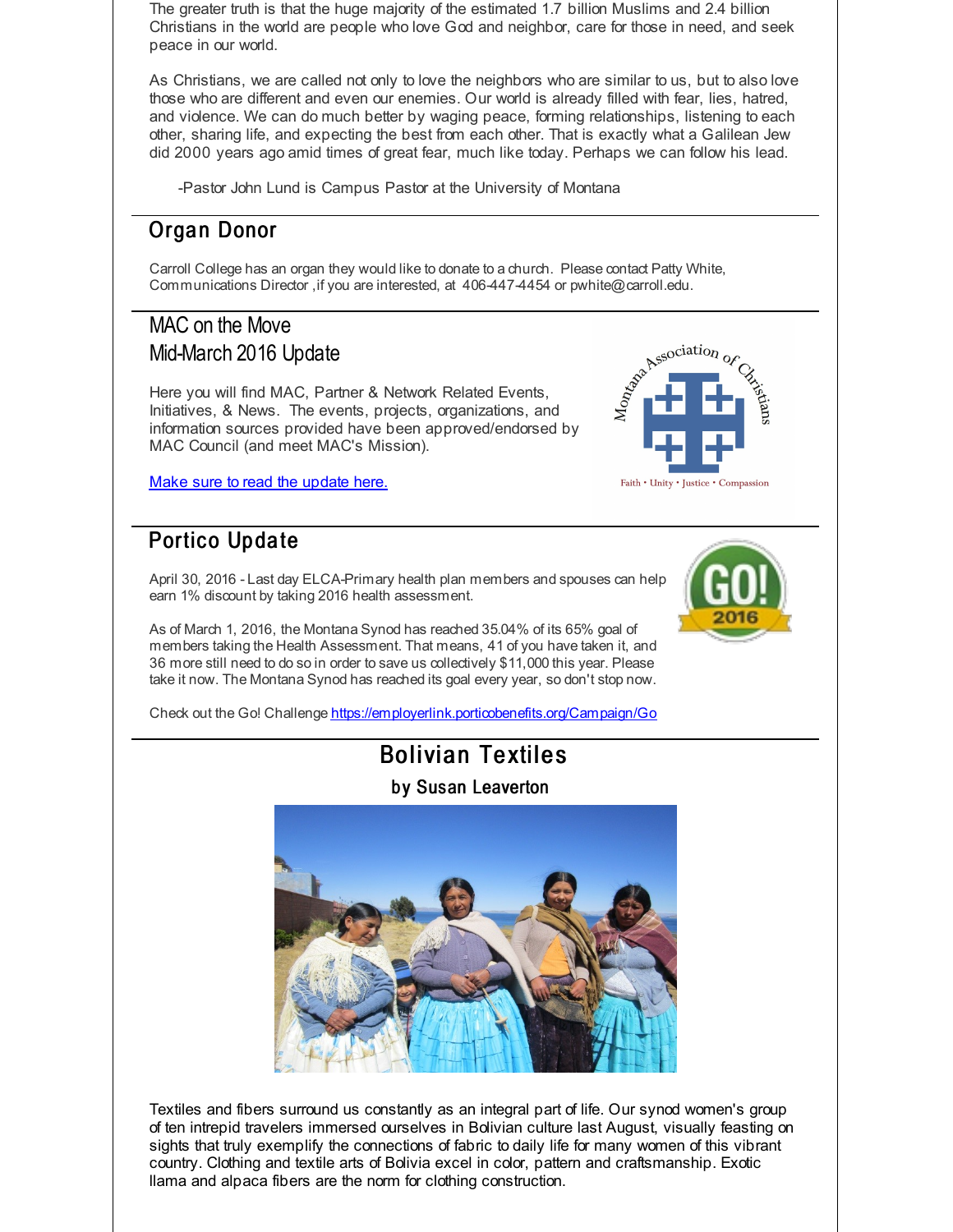To read more, dick [here.](http://r20.rs6.net/tn.jsp?f=001Ydfd06k0Mr22pqlbg7B9zg4shfqMyHh_FwraXncdt1EC8imkAcaxU-7BHbiQIfux_NbT-zrB3IyVbiwbu0-L6CBX5WhAJENA0d2HNvTq2r7nrJ3XBB9aufcBT9nSw2sSvuZR-ZYpGLck5BpDx4gA4CiwLdqT8e85dG2Ldl0ph7zhsdeeuSsbxWXBe8BA_wg5bG1hYzZESLU=&c=&ch=)

# Money Leadership: Your Life with Money

Money - how do we view and use it in our lives? What is the relationship between money and our Christian faith? Do we feel comfortable in our dealings with money, or does the topic make us nervous?

**Money Leadership: Your Life with Money -** is a sixweek SELECT online learning course that will help us examine the attitudes and behaviors we have about money as Christians - and to become more comfortable and confident in thinking about and discussing this. Pastor George Karres, Director for Evangelical Mission of the Montana Synod, will be the facilitator.



Who should take this course? Pastors, as stewardship leaders in their congregations, will especially benefit from

this - but LPAs, congregation treasurers, stewardship committee members, or anyone who would like to grow in their understanding of how Christians are called to view and use money in their lives are also encouraged to participate as well!

The course will be from April 10 - May 21, 2016 (with a pre-course Orientation online or phone meeting on April 7). The registration cost is \$175, but a \$100 rebate will be given to participants upon completion of the course - making the total cost only \$75. Rostered leaders will also receive 18 continuing education credit hours from NRIT. Registration is limited to 12 persons.

For further information, click [HERE](http://r20.rs6.net/tn.jsp?f=001Ydfd06k0Mr22pqlbg7B9zg4shfqMyHh_FwraXncdt1EC8imkAcaxU51DSAVlXmro7gsBA3I1XHRh8y7x54UyPJFzv95oj5EBuA_ugpSKZa4x72vY4JapQPbRNN1-LqQg7OlDj1p5BCUA66EgGS8Lb-GBRtnd6v_mMbweliXjjCaq2NfNYPG3884ZaAI2cYprHwOXQeXfgMLl4czImDPLX1PbTTbqL1GCg5Il_Q8wudSaSTLbeHfvsQ6NC4d3rk0DErXZ2c6wWyI=&c=&ch=) or contact George Karres at 406-453-1461 or by email at [gkarres@montanasynod.org](mailto:gkarres@montanasynod.org).

# **Comprehensive Ministry Review**

How is your congregation doing? Is it thriving and are its members filled with a sense of enthusiasm for doing God's work? Or is it just "going through the motions" as things seem to stay the same or decline?

Perhaps your congregation could benefit from a "Check-up" called a **Comprehensive Ministry Review**. This is a process offered by the Montana Synod that examines a congregation's health and ministry from a number of different perspectives - such as its pastor; lay leaders; looking at and listening to the community where it is located and serves; its facilities; history and trends, etc.

This process - led by a "Synod Review Team" consisting of the Director for Evangelical Mission and other MT Synod leaders - can help a congregation to gain new insights and also a renewed understanding of its purpose and mission for the context where it is located.

To learn more about the **Comprehensive Ministry Review** process and discern whether this might perhaps be for your congregation, contact Pastor George Karres - Director for Evangelical Mission - at 406-453-1461 or by email at *[gkarres@montanasynod.org](mailto:gkarres@montanasynod.org)*.

Discover Your Calling... **IRIT** in the DESERT **Retreat Center**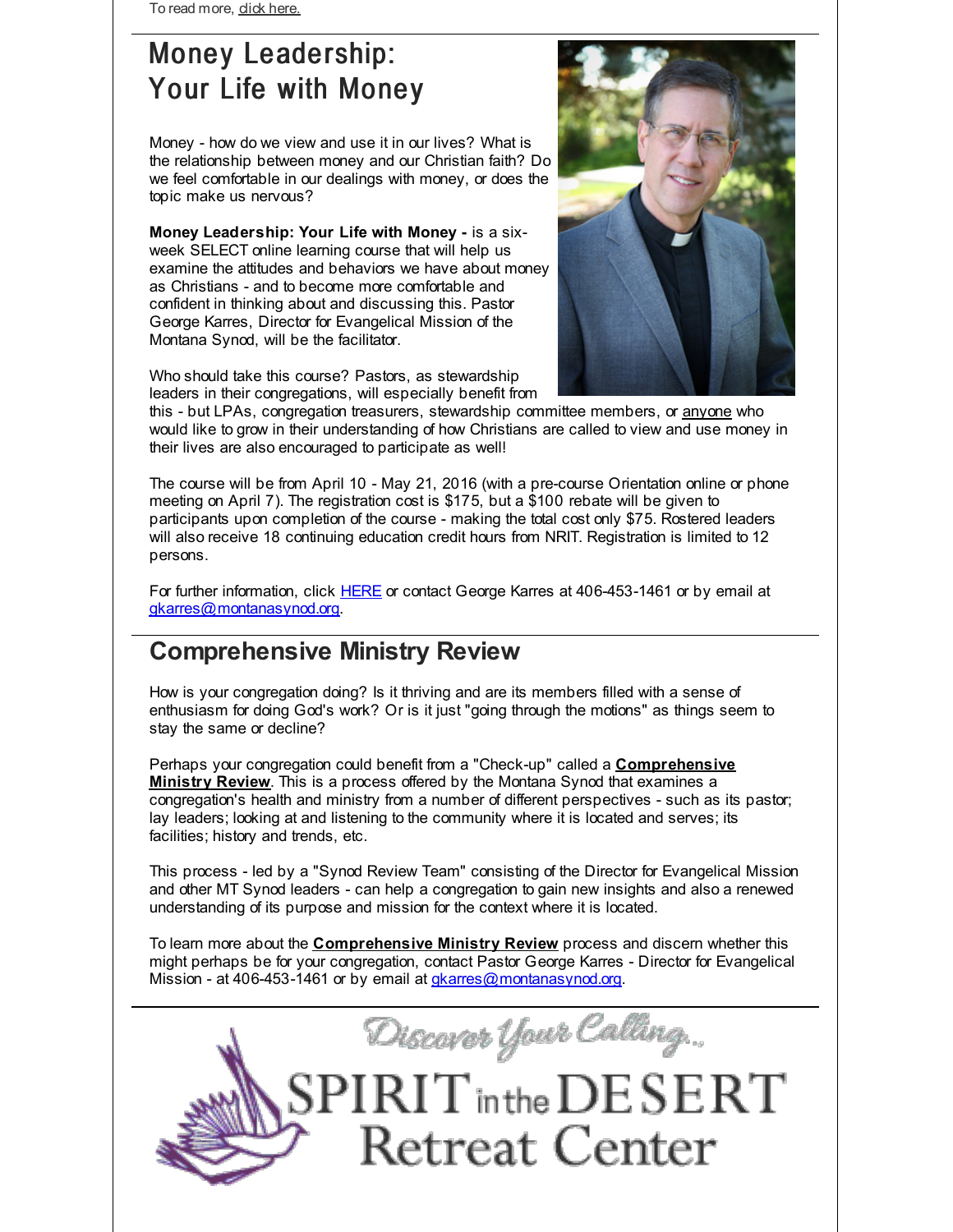# **Post Easter Spiritual [Wellbeing](http://r20.rs6.net/tn.jsp?f=001Ydfd06k0Mr22pqlbg7B9zg4shfqMyHh_FwraXncdt1EC8imkAcaxU0s1Y-acZaBYq3vEqBaVoiYR0J_Neawtu-RsKehRoqErrwK4ldaLCRvsjZFQHO22njn0r95xbIlelMsQgrbKEeCGhBe893QpE3Ms8_CzNmFeqC3AdDFVUP3NUVWpLnaM7CO0R29DeOZJzupqIhlS_bEgjDKHyE2CvWgB0Cs-fU6Ba1OSjlyMRBmyKgKuaCfmMeojWPoNzbpiaHbV01vaR3PdmcEOuYQiog==&c=&ch=) Retreat April 11 - 14** Pastor Dick & Naomi Bruesehoff

Pastors, worship directors, those who lead groups and outreach, etc... this is your time to celebrate Easter! Pastor Dick & Naomi Bruesehoff will lead you into a time of quiet, renewal, wellness and celebration. For all the hours you give during the Lent/Easter season and all year long, this is your time to renew and recharge! **[Register](http://r20.rs6.net/tn.jsp?f=001Ydfd06k0Mr22pqlbg7B9zg4shfqMyHh_FwraXncdt1EC8imkAcaxU0s1Y-acZaBYq3vEqBaVoiYR0J_Neawtu-RsKehRoqErrwK4ldaLCRvsjZFQHO22njn0r95xbIlelMsQgrbKEeCGhBe893QpE3Ms8_CzNmFeqC3AdDFVUP3NUVWpLnaM7CO0R29DeOZJzupqIhlS_bEgjDKHyE2CvWgB0Cs-fU6Ba1OSjlyMRBmyKgKuaCfmMeojWPoNzbpiaHbV01vaR3PdmcEOuYQiog==&c=&ch=) Now**!

#### Exploring Transitions: Life's Detours and Roadblocks

#### April 25-27

Led by Tammy Devine & Tom Morgan, with worship/music by Michael Larson Detour ahead. Road dosed. Throughout life's journey, we encounter unexpected turns in direction: Illness, loss of loved ones, change of work and opportunity. A loss of direction is disorienting. Together, we will explore this time of transition.

This is part of the Transitions Series: for those who are either nearing or currently living in their 3rd Chapter of Life. It is one of a 4-parts series of retreats to explore personal life callings, passions, meaning, and purpose. Each workshop stands alone, so you can join in at any time.

More details, costs and [registration](http://r20.rs6.net/tn.jsp?f=001Ydfd06k0Mr22pqlbg7B9zg4shfqMyHh_FwraXncdt1EC8imkAcaxU51DSAVlXmroVbiUyrv126C3VKCFoCUmtkoUeygaER6doGVZOT47TU15l-q_q9fcgDmoZfszJbBS13-zOtdYlCkPDPM0RIT9Fnt1vH6omMN8yQWz58ZVJR-4waM7eOlu498oDFEyMGeVLjBwArti0VgmH0hhZv8-9vTtJ-hnAW3cR8pxcOecCjBwpbVx9zdv6oUZAcjRdMXZ&c=&ch=) page

# Health Coverage Tax information

This year, for the first time, you'll need to report health coverage when you file your federal income tax return, or potentially pay a financial penalty (unless you had Medicare as your primary coverage). This new requirement is part of the Affordable Care Act (ACA); you may have heard it called the "individual mandate."

Portico is here to help. We're mailing you a tax form that serves as proof of health coverage. Here's what to do:

- Watch the mail for Internal Revenue Service Form 1095-B, Health Coverage. It shows the months that you and any covered family members had ELCA-Primary health benefits in 2015.
- Keep Form 1095-B for your records. You don't need to submit it with your 2015 tax return.
- Check a box on your 2015 tax return to indicate you had coverage.

If you have any questions, call Portico at 800.352.2876. They are there to help you navigate an ever-changing health care landscape, so you can stay focused on your ministry.800.352.2876

#### **Andrea Arey**

Regional Representative Regions 1 & 2 | Customer Outreach Portico Benefit Services | A Ministry of the ELCA

## New LPA Class - Fall 2016

#### **2016-2018 Lay Pastoral Associate Class Nominations**

Now is the time to consider lifting up individuals with the gifts and skills for the Montana Synod Lay Pastoral Associate program (LPA). The next class will begin in October 2016, but now is the time to be educating those in the congregation about the LPA program, and seeking their commitment.

The congregational meeting is a good opportunity to nominate and support those in your congregation who have the desire and skills to serve as an LPA in the Montana Synod. At this annual meeting the congregation can pray for and, with the guidance of the pastor, recommend individuals to the Bishop for approval.

For more information, go to the [Montana](http://r20.rs6.net/tn.jsp?f=001Ydfd06k0Mr22pqlbg7B9zg4shfqMyHh_FwraXncdt1EC8imkAcaxU4r9ruI6DMaSde7j0YOfhgiTC1ki6uV4MH_fc2_VzWmSvxD1kgf0tDZnu_ULkDPoimM9-LhIKL7XEkV8Qmim8hyeB0v3crkF1yru3b3IiXhutvBunFBCVU-wSXAe91N0Uw==&c=&ch=) Synod website or call Pr. Jason Asselstine, Associate to the Bishop.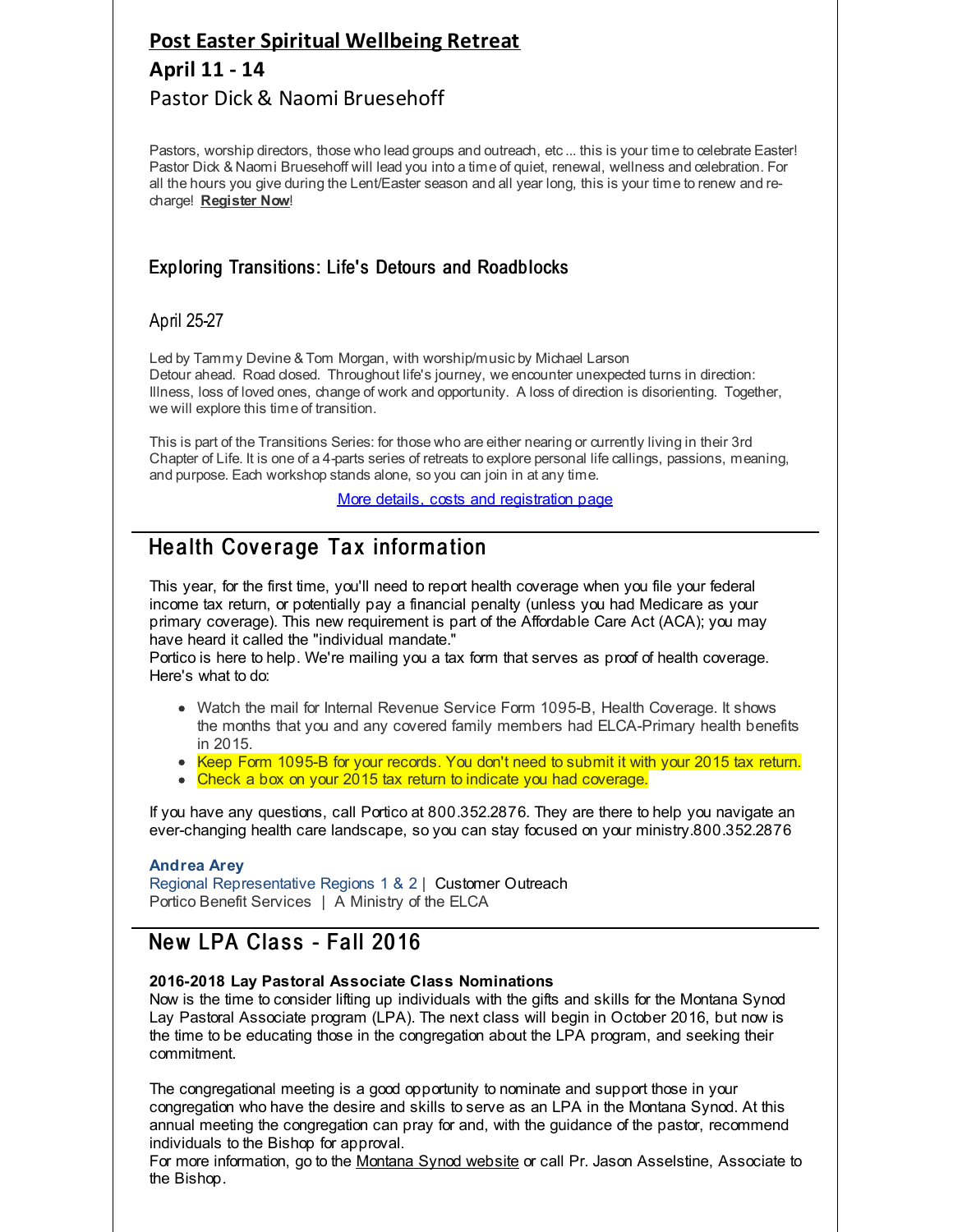# **Interested in becoming an LPA?**

1. Talk to your church pastor. Talk about what it means to fill in for him or her and the traits it takes to provide pastoral leadership (albeit, temporary).

2. If your church does not have a pastor, feel free to contact our office. We'll put you in touch with someone who can shed some light on the role of an LPA.

**3. Have your church pastor contact Bishop Crist or Rev. Jason Asselstine, Assoc. to the Bishop via email or phone call. This contact and conversation will be your pastor's recommendation for your participation in the MT Synod LPA program.**

After approval from the Bishop (to enter the program), please ensure you have the following items to our Synod office at least 3 weeks prior to the class start date (our staff admin person will send you the paperwork to begin the process):

- 1. Completed biographical, information sheet.
- 2. Initiation of a required [background](http://r20.rs6.net/tn.jsp?f=001Ydfd06k0Mr22pqlbg7B9zg4shfqMyHh_FwraXncdt1EC8imkAcaxU5ZGN8Ur2D4IKxIrxbPFTdPOfz3ato8lPnN3Vcs_0fFz5ibDabHGmMBV4jM4wWxuEcznQzKMQINuMG3UUqQIQ6fCmN9J29Ci6nu3aOjNxxe3eEmGv_7gTIan-ctGhmrCf4YIMyrBaBASjm39opZY8Dd6dCemepwONQ==&c=&ch=) check

3. First year's payment of \$200 via check made out to "MT Synod" with "LPA training program" in the check's memo section. This can also be brought with you to the 1st group retreat.

Still have questions? Call our Synod office at 406-453-1461



# **KOGUDUS RETREAT AT ROCKY BOY'S April 14-16, 2016**

Our Saviour's Lutheran Church and the Bear Paw Cluster extend an invitation to the members and friends of the Montana Synod to take part in a "Lament & Laughter" retreat on the Rocky Boy's Reservation.

We will gather at Our Saviour's Thursday at 6:00 p.m. for dinner and getting acquainted. This Kogudus Renewal Ministry retreat features small group Bible study, creative worship, singing, joke telling, and personal sharing.

[Click](http://r20.rs6.net/tn.jsp?f=001Ydfd06k0Mr22pqlbg7B9zg4shfqMyHh_FwraXncdt1EC8imkAcaxU_VoUi0iK4kkEY4KaXh9rg2DmhaGKCXVsbgIyblCrE97bZu85K1x1F4zT8czLlO0wBSkQF1PWXRro3naPbcU45UyrN-UKCmZRKGCIV_hzTSpHgd8Xse6okM0Wo3f2LxhgbtZhpSVc03HwcIr4siyv5qQ94MYeAxAGWvuueIToUtIalpJ6zDWUwJ7tgkno8iduHhsHv03HriqVnpRg_1BwbN4tiQdxP4XRqk29dlHACxa&c=&ch=) here for more information and the registration form

# Women's Spring Retreat

April 22-24, 2016 Flathead Lutheran Bible Camp

SAVE THE DATE! Plan now to attend the WOMEN'S WOMEN'S RETREAT. Motivating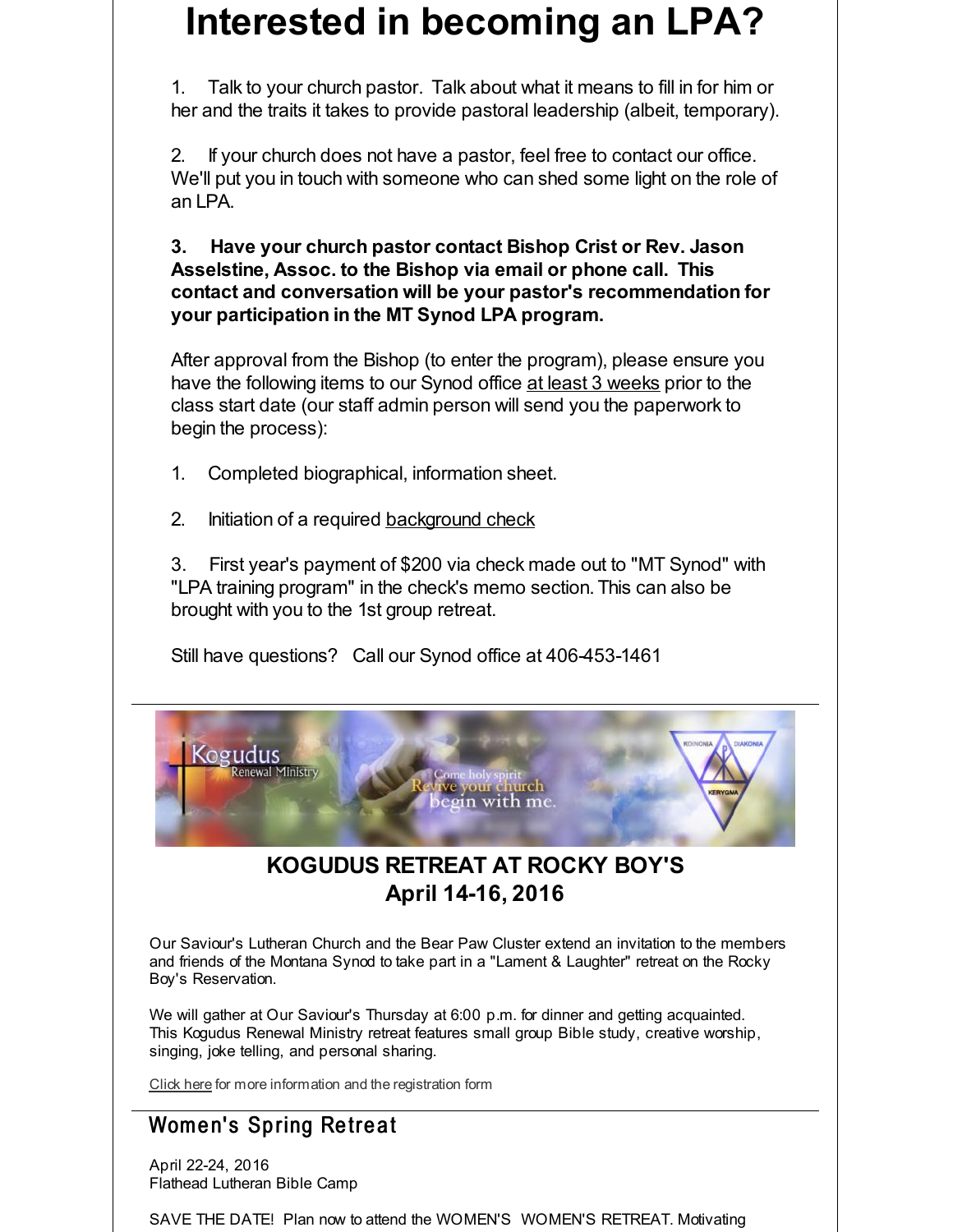speaker, Fun, Fellowship, Service projects, Music, Great food (no cooking!).... Bring your friends, daughters, mothers, granddaughters (14 and up) along for a fun, restful, spirit-filled weekend on beautiful Flathead Lake. Check out [www.imluchurch.org/womensretreat](http://r20.rs6.net/tn.jsp?f=001Ydfd06k0Mr22pqlbg7B9zg4shfqMyHh_FwraXncdt1EC8imkAcaxU1mArkQ_dPwdEwJPq4VoBLNVDAPJJbVMqwUWG3t540jMS6waooiAFHrQ4lHPbsWkuJQxXjcFY26DYwGFqv753g4Sauvm518fQjsiWnC_ThmGPqxA-YKJyUBsWlF_aNwqhQfc36soidvR&c=&ch=) for more details, to get on our mailing list and to register! Hope to see you there. Sponsored by the Five Valleys Women and Great Divide Clusters.



**NRIT News:**

*The following events require pre-registration:*

**NRIT is entering the world of digital education. Our first digital offering is now available on our website. When you purchase the class, you will have access to it throughout 2016 so can offer the class as a multi-session adult study or watch it on your personal computer at your convenience.**

#### **DIGITAL EDUCATION**

**Learning Our Place: Wilderness and Wonder from a Biblical Perspective** With Dr. Kathryn Schifferdecker This course explores the book of Job and several biblical texts for insights about God, creation and humanity. What kind of world is this? What is our place in this world? How does the Bible speak of wilderness and wild creatures? What about "acts of God?"

To purchase the class, go the NRIT website. Under the logo, to the right side, click on NRIT Digital Education Store. Then click on "Learning Our Place..." You will need to pay online with a credit or debit card. After you have placed your order, you will be sent an email with all of the access information. Look for more offerings to come!

#### **COMING WORKSHOPS:**

**Spiritual But Not Religious: What Can We Learn From Them? How Can We Welcome Them?** Dr. Melinda Quivik

Monday, April 25th - American Lutheran in Billings Friday, April 29th - St. John's Lutheran in Helena 9:30am - 3:30pm (5 credits) \$75 clergy/\$50 New to Ministry, retired, LPA/\$20 for nonrostered no CEUs

#### **Leading Worship Matters: Shaping Faith** Dr. Melinda Quivik

Tuesday, April 26th - First Lutheran in Wolf Point Thursday, April 27th - New Hope in Great Falls 9:30am - 3:30 pm

(5 credits) \$75 clergy/\$50 New to Ministry, retired, LPA/\$20 for nonrostered no CEUs

To sign up, www.nrit.org and click on the NRIT logo near the upper right side of the Montana Synod page to see our offerings.

#### **SCHOLARSHIPS**

We know that some churches are not able to provide the recommended amount of continuing education assistance and what is offered doesn't always go far enough. At the same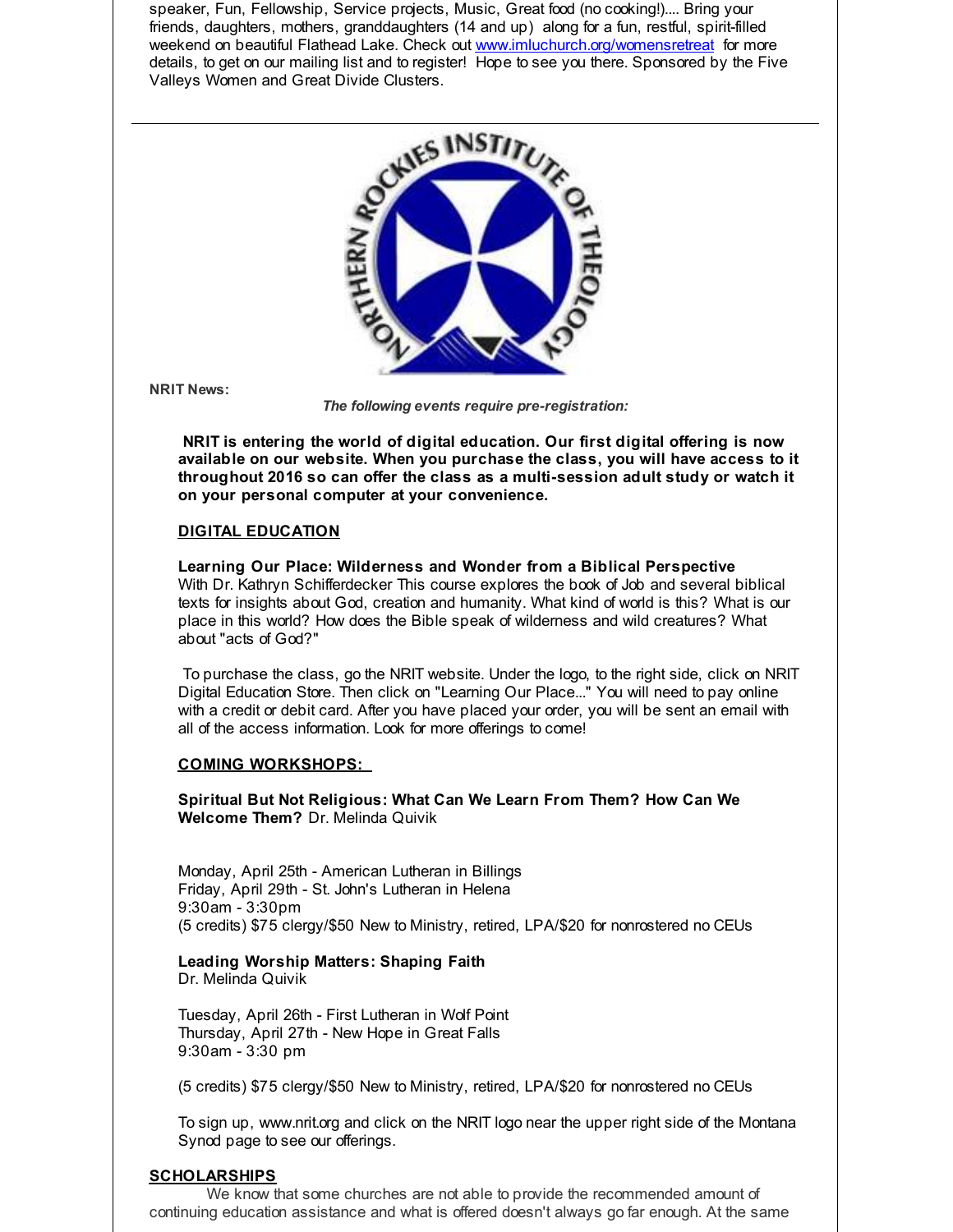time, we strongly believe in the importance of continuing education for our synod and we support the ELCA expectation of 50 hours of continuing education credits a year.

- Scholarships are now available to cover half the cost of NRIT events.
- Apply online or by leaving a message for Jenny at 406-453-1461.

\*NRIT is grateful for financial gifts in support of this scholarship fund. Designate by writing "Jessica Crist Scholarship Fund" in the memo line.

# The Luther 56

Lutherans and Catholics-what's the deal? 499 years ago the Church split-Lutherans went one way, and Catholics another. It was not an amicable parting of the ways. The stakes were high, and the religious issues were all tangled up with political issues. Mutual condemnations flew back and forth. Wars broke out. The lines were drawn between Protestant and Catholic.

And now, the Pope is coming to the 500<sup>th</sup> Anniversary of the beginning of the Reformation. Finnish Lutherans were able to receive communion at the Vatican, and the ELCA Churchwide Assembly will receive a document of agreement between Lutherans and Catholics outline 32 major area of agreement. What's the deal? Go to the Luther 500 page for a downloadable study on Lutherans and Catholics, and share it with your congregation, or with an ecumenical group.

[Click](http://r20.rs6.net/tn.jsp?f=001Ydfd06k0Mr22pqlbg7B9zg4shfqMyHh_FwraXncdt1EC8imkAcaxU51DSAVlXmro_NGxI5jIzRnH64d3fJ2oQMIeFOryUaaoNBG8qX1jEQn4k8_PzeqMnyGcPRapQOV05t2Tp9msrPyM7_0FPTbmM1LKt_lYVc5Lo9qW43bl3ViJPUHGsAnDAkLq5RiPXdwHs9jkiW5TKTLEQy8uBnQ1q6dOE4FA6ZAAfSHTQVGduYeX5bU6SZVAnqmSpahz9WVUJPzL0O-G-YK_oUMsZkI4jg==&c=&ch=) here for the full brief



**The Reformation 500 Task Force is looking for people to serve with our group. The only requirement is an interest in Reformation history and how the church is continually reforming. Many of our meetings are held via Google Hangouts so that very little lengthy travel is necessary, also helping to fulfill the first benchmark of the Montana Synod, "Meet the future boldly." If you would like to join our fun group, please contact Rev. Tonya Eza.**

# **Help Plant a Tree in Wittenberg**

"Even if I knew that the world were to collapse tomorrow, I would still plant my apple tree today." (attributed to Martin Luther)

In anticipation of the 500<sup>th</sup> anniversary of the Reformation, the Lutheran World Federation in sponsoring "500 years of reformation-500 trees for Wittenberg." The Montana Synod has been asked to participate by donating a tree. A representative our reformation task force, Tonya Eza, will be present for the planting of the Montana Synod tree.

You are invited to participate by helping to raise the \$500. that the tree will cost. You could:

Dedicate a Lenten offering. Do a special appeal on Earth Day, April 20. Use it as a Sunday School, youth group, Bible Study group project. Do a special offering.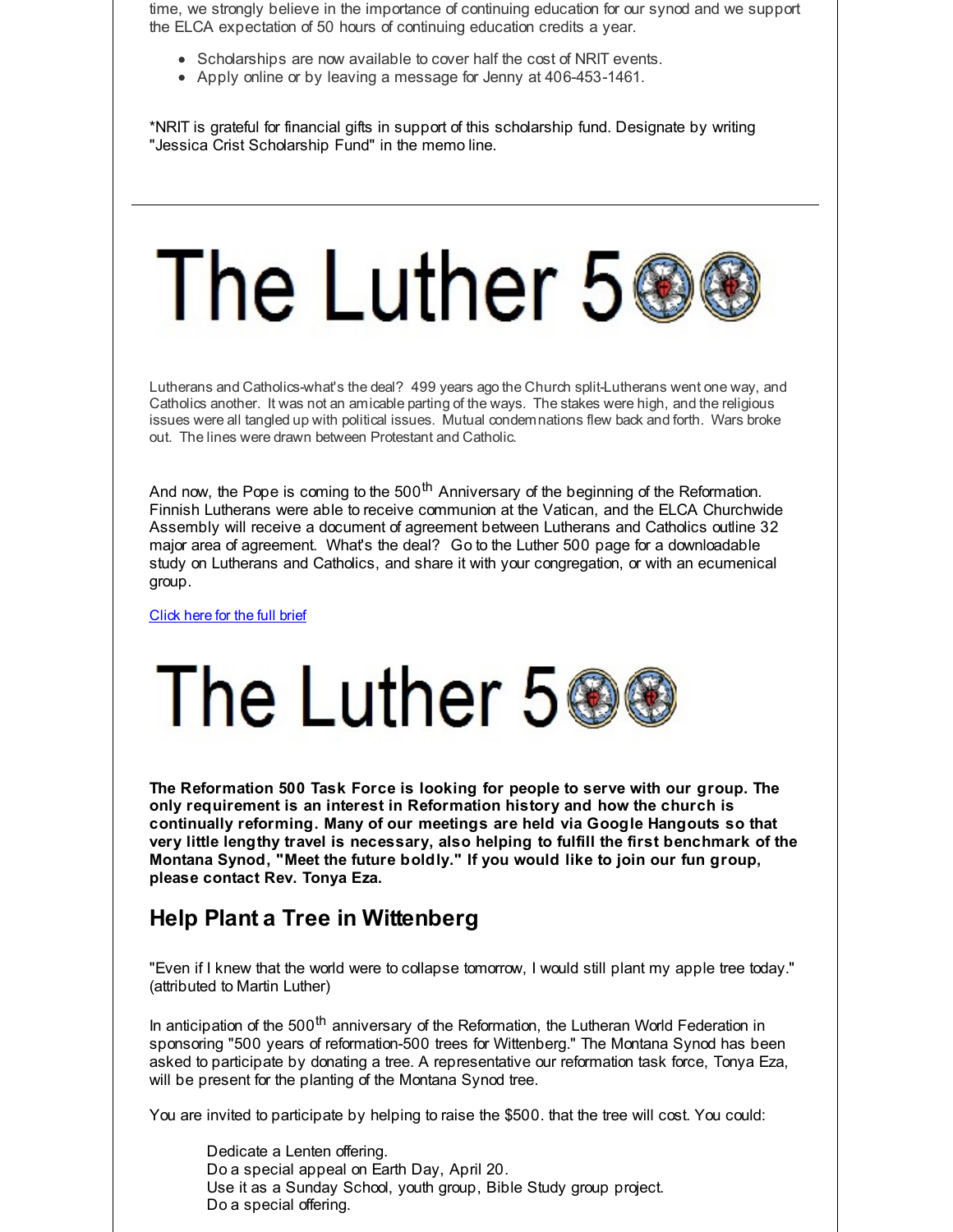Send checks to Montana Synod with "Wittenberg tree" in the memo line.

In conjunction with the Montana Synod's third strategic benchmark, "Deepen faith and witness," the 2016 Synod Assembly and Theological Conference theme will be the 500th Anniversary of the Reformation. Yes, it's a year early, but this is part of how we meet the future boldly, so that when 2017 comes along, we will all be prepared! In conjunction with the Synod Assembly, the Reformation 500 Task Force is sponsoring a Reformation stole and banner contest. We invite the member congregations of the Montana Synod to bring original stoles and/or banners with them to the Synod Assembly in June. Following are the rules that we ask you to follow:

If you are making a stole:

- Stoles must be able to be worn while presiding over worship, and should be able to withstand 10 worship services (feel free to experiment with materials!).
- Stoles should be between 3" and 6" wide at the shoulder, and between 48" and 54" long.

o Be sure also to consider weight of stole and range of motion for the pastor in your design.

*Stoles need to be appropriate for a liturgically red service*

o Red doesn't need to be the only color in the stole, but it should play a prominent role in the color palette of the stole.

The stole should be your own original design - it is fine to use established patterns (provided they are not copy-written) as long as they are put together in your own way.

#### **If you are submitting a banner:**

- Banners should be appropriate for display in a worship context
	- o The size of the banner should be able to fit comfortably within the dimensions of your sanctuary.
- Banners should be of an original design. You may use established patterns (provided they are not copy-written) as long as they are put together in your own way.

Please bring the stoles and banners with you to the Synod Assembly, and they will be displayed in a place where everyone can see. Assembly attendees will vote on their favorites.

Questions? Please contact Rev. Tonya Eza, chair of the Reformation 500 Task Force, or any of the other members of the group.

# Flathead Lutheran Bible Camp

# **Retreats, Events, and Updates:**



*For additional information about these great upcoming retreats and events, check out our website at [www.flbc.net](http://r20.rs6.net/tn.jsp?f=001Ydfd06k0Mr22pqlbg7B9zg4shfqMyHh_FwraXncdt1EC8imkAcaxU1n_vyPs-jf05tRRgGuofMpT1RllAUfihiNI_MNZbYGhhRY7d2id1zAy2OQLDhUPvPSa8Eib-8Y_-V-4CA88rlvPU-uxUFDzoYl7EyCoFanUacpBn6zjDTl63AXsjINpaofQOVb3iDki-Bdgk95HmH6h8ah16fdY9XG2QFwrcPGjh9fgmPwqIG7xbnMulZuBHIRtEWH9qDzJ&c=&ch=)! Also, watch for our 2016 Summer Brochure around Christmas! Be sure to register*

*early for your first choice of weeks and programs!*

#### **March 26-April 2: Desert Southwest Backpacking Trip**

FULL!

Have a great trip! Thank you for your prayers for the campers and staff leading this trip!

#### **April 17-19: Adult Spirituality Retreat**

This year's inspiring retreat will be co-presented by Dr. Jim and Julie Aageson, with the topics, "Spiritual but not Religious: Spirituality in a Non-Religious World" and "Quest for God: Contemplative Practices and a Life of Faith." CLICK HERE for more information!

Rev. Nathan Clements, Associate Director